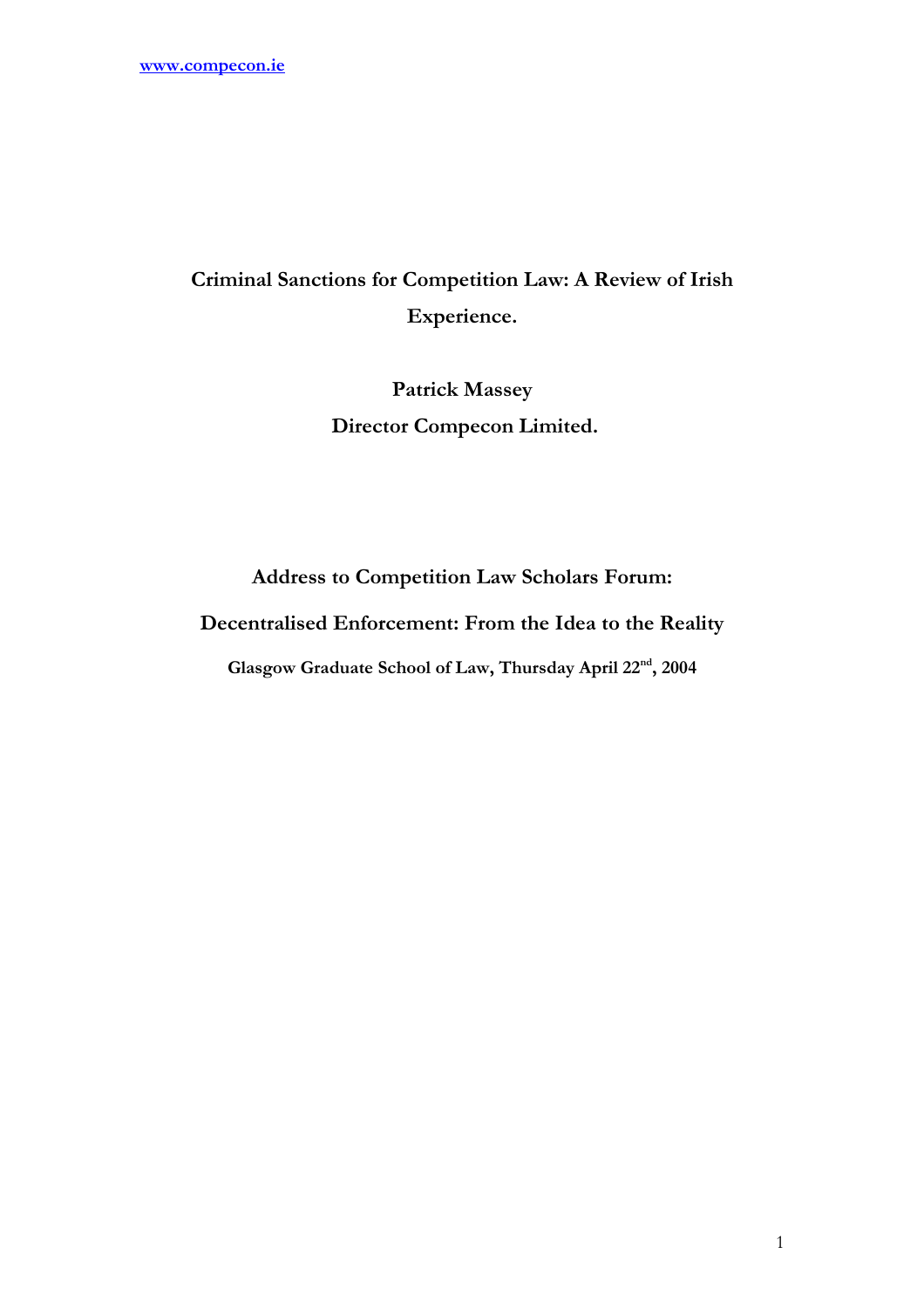# Introduction.

The move to decentralised enforcement represents the most radical overhaul of EU competition law in over forty years. One of the interesting aspects of the new regime is the fact that, while national competition authorities will have power to apply EU competition law, they will do so using existing national enforcement procedures. Ireland's competition legislation provides that breaches of competition law constitute criminal offences and managers and directors of offending firms may face imprisonment and/or fines for such practices. The present paper argues that jail sentences are an essential deterrent in the case of cartels, which are the most serious form of anticompetitive behaviour and the one that inflicts most harm on consumers. Arguably, therefore, dealing with cartels should be the main priority of competition agencies. It is not clear that the reform of EU competition law which comes into effect on 1<sup>st</sup> May will be effective in rooting out serious anti-competitive behaviour, particularly cartels.

The new EU enforcement regime represents a welcome step forward. It continues the shift towards a competition law regime which is consistent with economic theory, a process which began with the Green Paper on Vertical Restraints.<sup>1</sup> This is quite important because competition law essentially attempts to implement economic policy, i.e. the promotion of competition, by legal means. As Whish observed:

"Competition law is about economics and economic behaviour, and it is essential for anyone involved in the subject – whether as a lawyer, regulator, civil servant or in any other capacity – to have some knowledge of the economics concerned $^{\prime\prime\prime}$ 

Undoubtedly the success enjoyed by the US authorities in the latter half of the 1990s in exposing and penalising international cartels in a wide range of industries such as lysine, vitamins, citric acid, and graphic electrodes highlighted serious shortcomings in the efficacy of the EU regime, namely that it allowed serious anti-competitive behaviour such as cartels to go largely undetected, a point recognised by Commissioner Monti who stated that:

'We are not in a position to be active on our own initiative - to go on the ground and make investigations and dawn raids and identify the really threatening hardcore cartels.'<sup>3</sup>

 $\overline{\phantom{a}}$ <sup>1</sup> EU Commission 1997): *Green Paper on Vertical Restraints in EC Competition Policy*, Brussels: European Commission.

<sup>&</sup>lt;sup>2</sup> Whish, R., (2001): *Competition Law*,  $4<sup>th</sup>$  edition, London: Butterworths, p.1.

<sup>3</sup>*Financial Times,* 26.10.1999.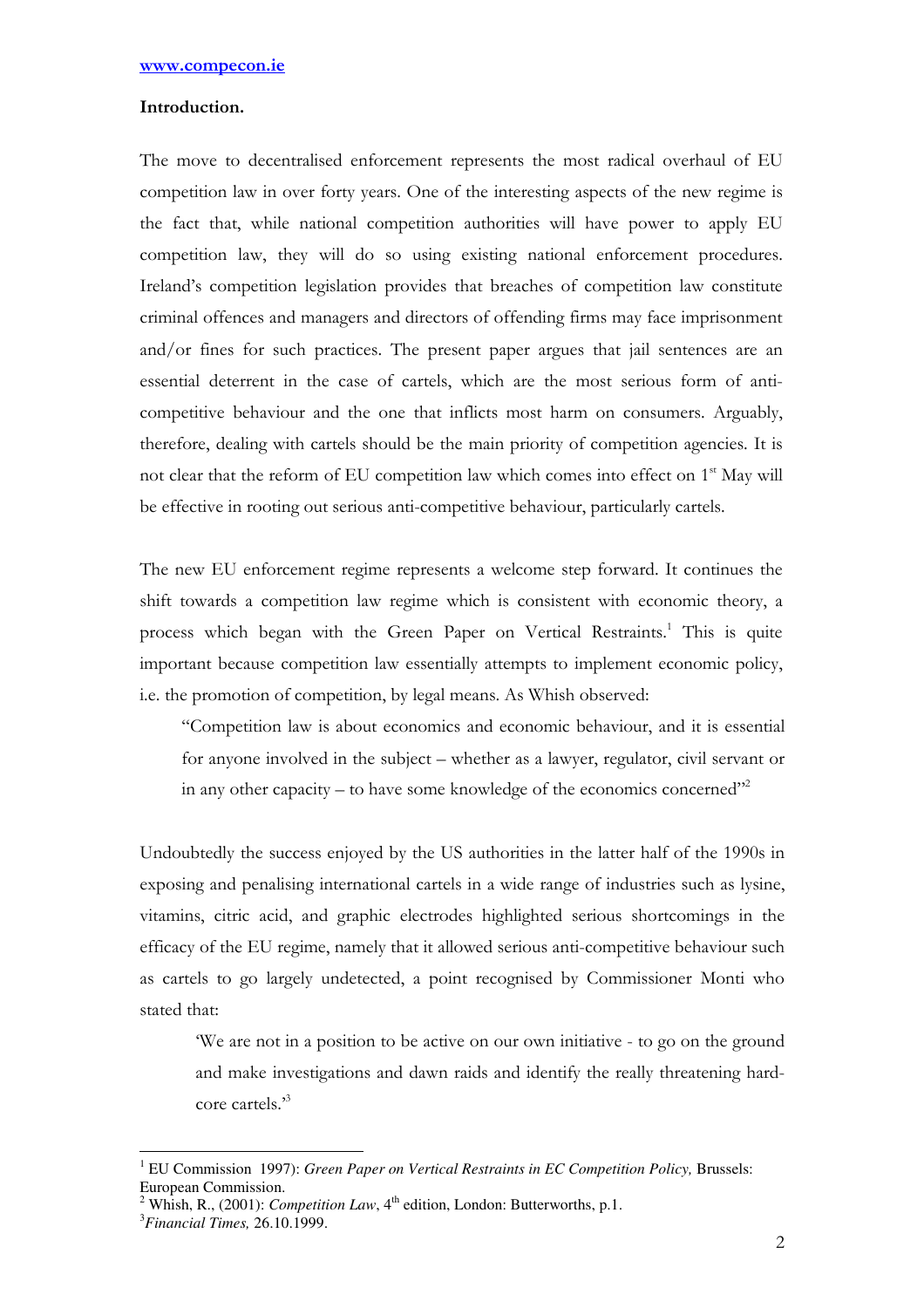The new regime, by freeing up resources at Commission level and enabling the Commission and the national authorities to pool their resources, has the potential to greatly increase efforts to crack down on cartels which are almost universally regarded by economists as the most serious form of anti-competitive behaviour. Indeed comments by Commissioner Monti and senior commission officials indicate that stepping up enforcement efforts against cartels is a major aim behind the reform programme.

## Main Features of Irish Competition Legislation.

Unlike the EU Commission and competition agencies in virtually all of the other Member States, the Irish Competition Authority cannot rule on whether undertakings have breached competition legislation and cannot impose fines. The Irish Constitution reserves such functions to the Courts. In effect Ireland's enforcement regime is more akin to the US than the EU. Although Irish competition law has provided for criminal penalties for breaches of competition law since mid 1996, it must be said, the results to date have been disappointing.

Article 34.1 of the Irish Constitution gives the Courts sole and exclusive power (subject to Article 37) to administer justice. In the McDonald case<sup>4</sup> Kenny J. identified the characteristic features of a judicial function as generally involving a dispute as to violation of the law, and the imposition of a legal liability or criminal penalty which the State is obliged to enforce. Article 37 allows certain bodies other than courts to perform limited types of judicial function. Limited means that the effects of the exercise of such a function should not be unduly serious in their impact. The Supreme Court has defined a non-limited power as one that:

"…is calculated ordinarily to affect in the most profound and far reaching way the lives, liberties, fortunes and reputations of those against whom [it is] exercised."<sup>5</sup>

The net effect of these provisions is that fines may only be imposed on individuals and undertakings convicted of a criminal offence by the Courts. The Competition Authority's function, therefore, is limited to investigating alleged anti-competitive behaviour. It cannot act as judge, jury and prosecutor. The power to prosecute any criminal offence on indictment is reserved to the Director of Public Prosecutions (DPP), an independent

l

<sup>4</sup> *McDonald v. Bord na gCon (No. 2)* [1965] I.R. 217.

<sup>5</sup> *Re the Solicitors' Act 1954* [1960] I.R. 239.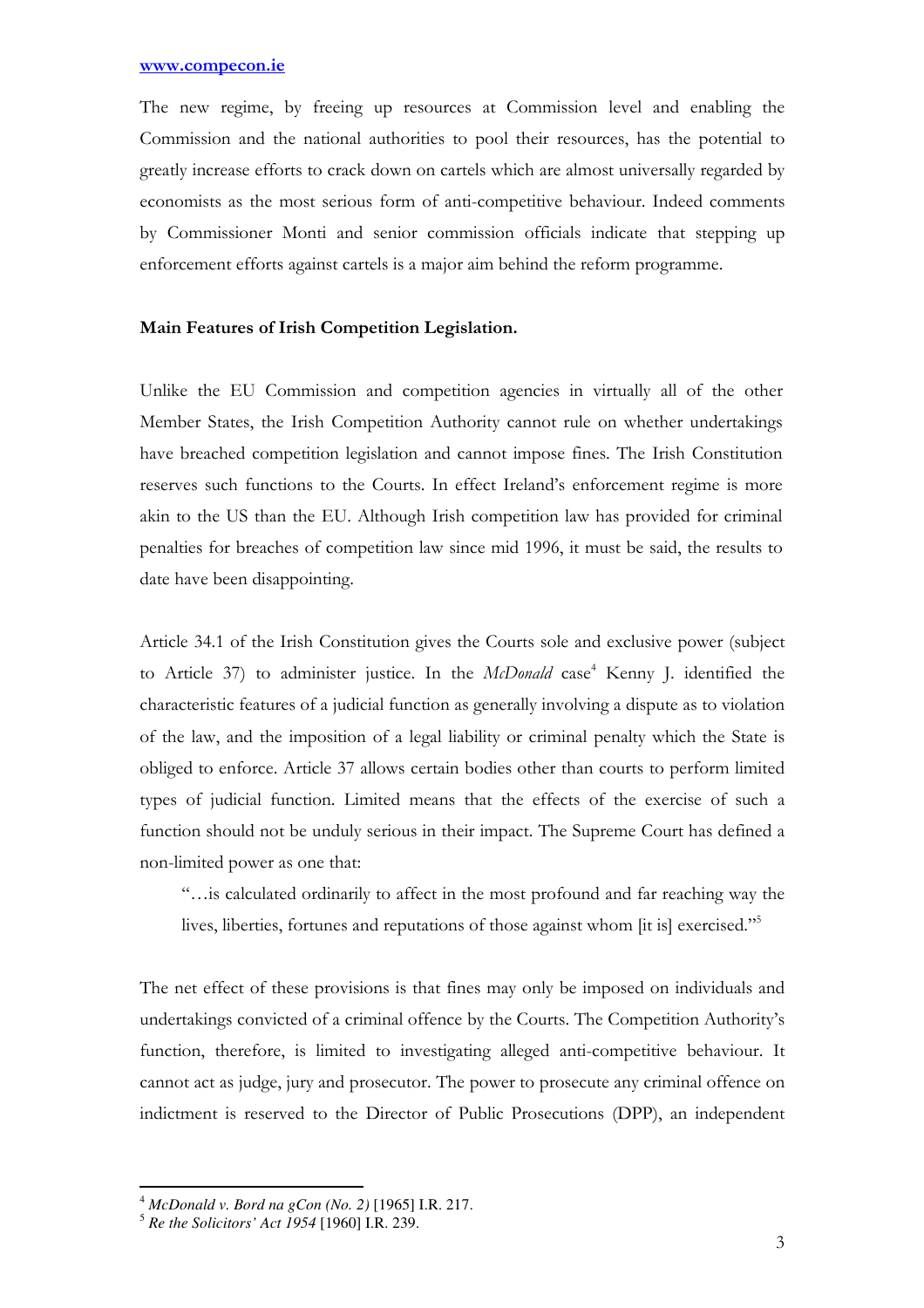statutory officer.<sup>6</sup> Thus, where the Authority decides that an offence merits prosecution it can submit a file on the case to the DPP. The Authority may prosecute less serious offences at district court level and it may also bring civil proceedings to obtain an injunction and/or declaration that behaviour constitutes a breach of the Act. The Authority may not sue for damages.

# The Criminal Offences.

Section 6 of the Competition Act, 2002, provides that undertakings who enter into, or implement an agreement, or make or implement a decision by an association of undertakings, or engage in a concerted practice that is prohibited by section 4(1) or Article 81(1) are committing an offence subject to criminal sanctions. Section 7 creates the offences of breaching section 5(1) or Article 82. The 2002 Act thus provides that breaches of Article 81 and 82 constitute criminal offences. As with breaches of national law the Act also enables the Authority the power to bring civil proceedings for breaches of Article 81 and 82.

The Act distinguishes between what are commonly referred to as, "hard-core" competition offences and all other competition offences. Thus Section 6(2) provides that:

"In proceedings for an offence under subsection (1), it shall be presumed that an agreement between competing undertakings, a decision made by an association of competing undertakings or a concerted practice engaged in by competing undertakings the purpose of which is to-

- (a) directly or indirectly fix prices with respect to the provision of goods or services to persons not party to the agreement, decision or concerted practice,
- (b) limit output or sales, or
- (c) share markets or customers,

has as its object the prevention, restriction or distortion of competition in trade in any goods or services in the State or in any part of the State or within the common market, as the case may be, unless the defendant proves otherwise."

Subsection (7) defines "competing undertakings" as undertakings that do or can provide goods or services to the same applicable market, that is, goods or services which are regarded by customers as interchangeable or substitutable in terms of their characteristics, price and intended use or purpose.

 6 Prosecution of Offences Act 1974.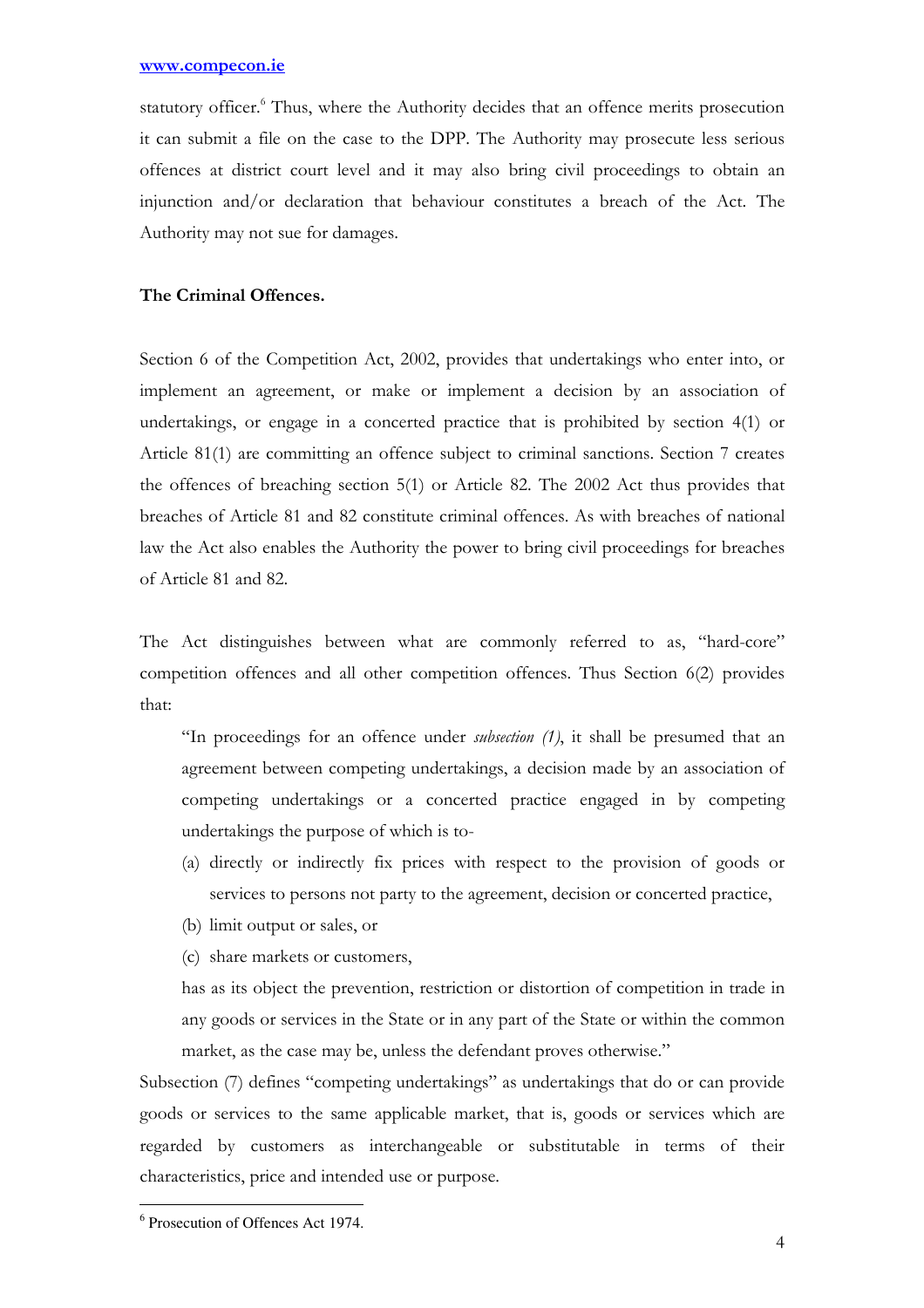In the case of offences under Sections 6 and 7, other than those specified under section 6(2), a firm may be fined up to  $\epsilon$ 3,000 on summary conviction, and up to  $\epsilon$ 4m, or 10% of turnover, whichever is greater, on conviction on indictment. Under section 8(6) a director, manager or other similar officer or person who purports to act in such capacity, who consents to or authorises an undertaking to contravene section 6 or 7 is guilty of an offence as well and may be subject to similar penalties. Under Section  $6(7)$ , a director or key decision maker<sup>7</sup> of an undertaking found to have committed an offence under section 6 or 7 is presumed to have consented to such behaviour unless they can prove otherwise.

In the case of the section 6(2) offences, Section 8 provides that an individual:

- (i) On summary conviction may be fined a maximum  $\epsilon$ 3,000 and/or imprisonment for up to six months; and
- (ii) On conviction on indictment may be fined up to  $\epsilon$ 4m or 10% of turnover and/or imprisoned for a maximum of five years.<sup>8</sup>

The provision of a maximum prison term of five years means that individual company executives suspected of engaging in such behaviour may be arrested and held for questioning for up to 12 hours. This addresses a major weakness in the previous legislation where there was no effective power to question individuals.

# Why Price Fixers Should Go to Prison.

l

Undoubtedly one of the more interesting aspects of the Irish legislation was the decision to introduce criminal penalties for individual company executives as well as for companies. Critics have argued that criminal penalties, particularly prison sentences are inappropriate for competition law offences. It is also claimed that the burden of proof required in criminal cases makes breaches of competition law impossible to prove. The lack of successful criminal prosecutions is cited in support of this contention.

 $<sup>7</sup>$  The section refers to a person whose duties "included making decisions that to a significant extent</sup> could have affected the management of the undertaking".

 $8$  This represents a significant change compared with the 1996 Act which provided for a maximum jail term of up to 2 years in respect of all offences. Under the 2002 Act prison sentences do not apply to the non-hard-core offences, although the Competition Authority sought the retention of imprisonment of up to two years for such offences.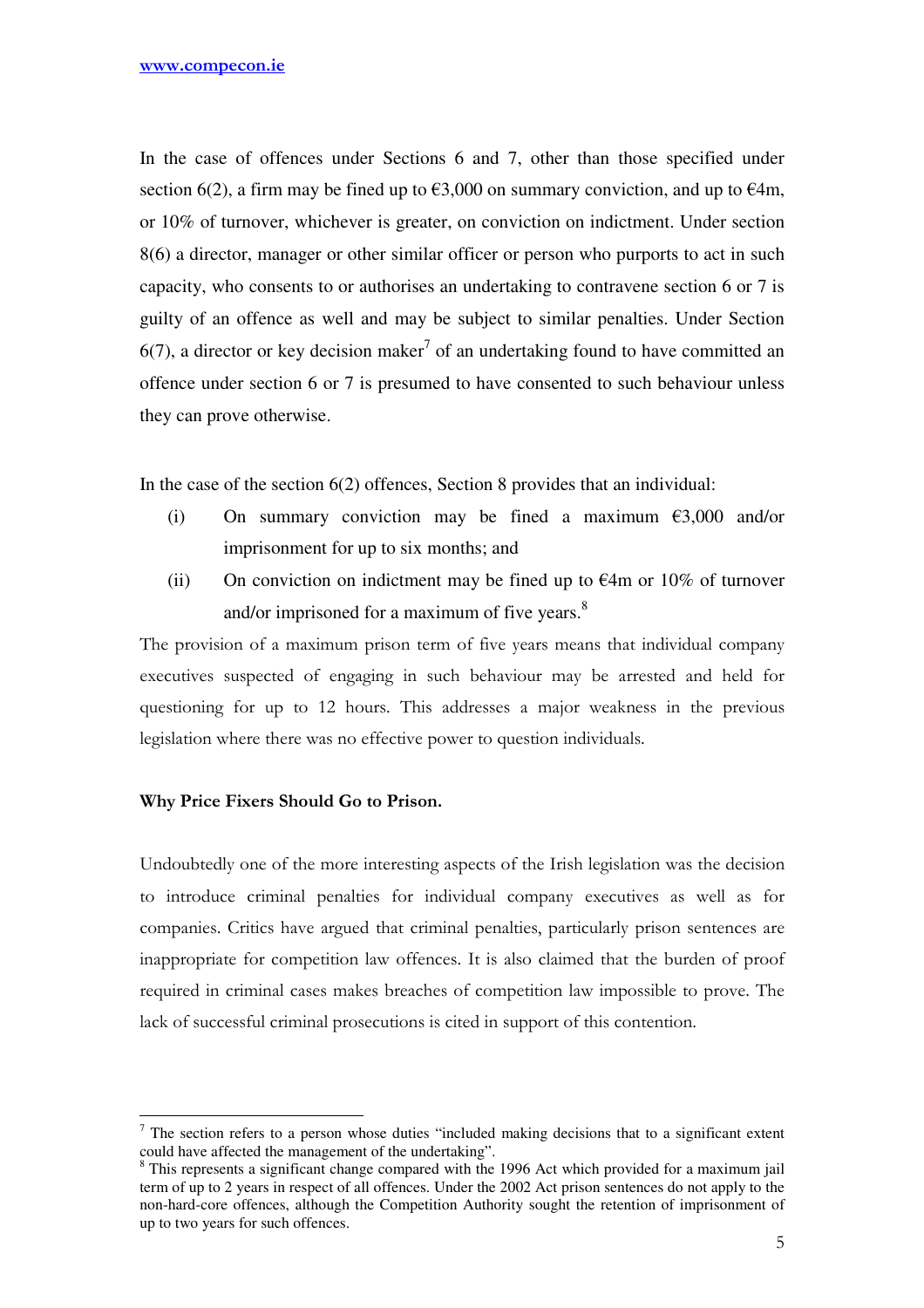Many areas of competition law constitute grey areas. In the case of cartels, however, there is virtually no room for debate regarding their object and effect. Cartels essentially involve managers and employees of rival businesses secretly agreeing to raise prices to their customers for the goods and services that they supply. The US Department of Justice estimates that a cartel will raise prices on average by ten per cent.<sup>9</sup> They are a conspiracy to defraud consumers and to deny them the benefits that should result from firms having to compete with one another to win customers or as the then head of the Antitrust Division put it less subtly "they are the equivalent of theft by well-dressed thieves."10

Cartels are organised and operated by individuals and companies who calculate that they stand to earn substantial profits from such behaviour. The people behind cartels are not petty crooks; they are clever sophisticated business executives who have risen to senior management positions in their companies. Given that firms can earn substantial profits from engaging in cartels, serious penalties are required to deter such behaviour.<sup>11</sup>

Fining only the companies involved is unlikely to be effective in preventing cartels. It is the individual human persons who run companies who actually make the decisions to engage in cartels. Such individual frequently stand to gain directly from such decisions in the form of higher salaries, performance related bonuses, enhanced promotion prospects and other benefits as a result of higher profits generated from participating in a cartel. If only the company is subject to a fine for engaging in a cartel, it is the shareholders rather than the executives responsible who are penalised.<sup>12</sup> Fining the company in those circumstances will therefore have little deterrent effect. In fact such fines may simply be regarded as a "cost of doing business".

There are other limitations on the effectiveness of fines on companies for engaging in cartels. US research indicates that, in the case of almost half of all firms found to have engaged in cartels, imposing the optimal level of fines would have bankrupted them. Such an outcome is clearly undesirable, not least because it would effectively penalise all of the firm's employees, the vast majority of whom are not responsible for price fixing.

l

<sup>9</sup> Department of Justice, (1998), *Sentencing Guidelines Manual,* p.231.

<sup>&</sup>lt;sup>10</sup> Klein, J.,(2000): The War Against International Cartels: Lessons from the Battlefront, in B. Hawk ed. *International Antitrust Law and Policy*, New York: Juris Publications, p.14.

<sup>&</sup>lt;sup>11</sup> For a detailed discussion on why prison sentences are necessary in cartel cases see Werden, G.J. and Simon, M, (1987): Why Price-Fixers Should Go To Jail, *Antitrust Bulletin,* 24(4): 917-37.

 $12$  This is an example of what economists refer to as a moral hazard problem.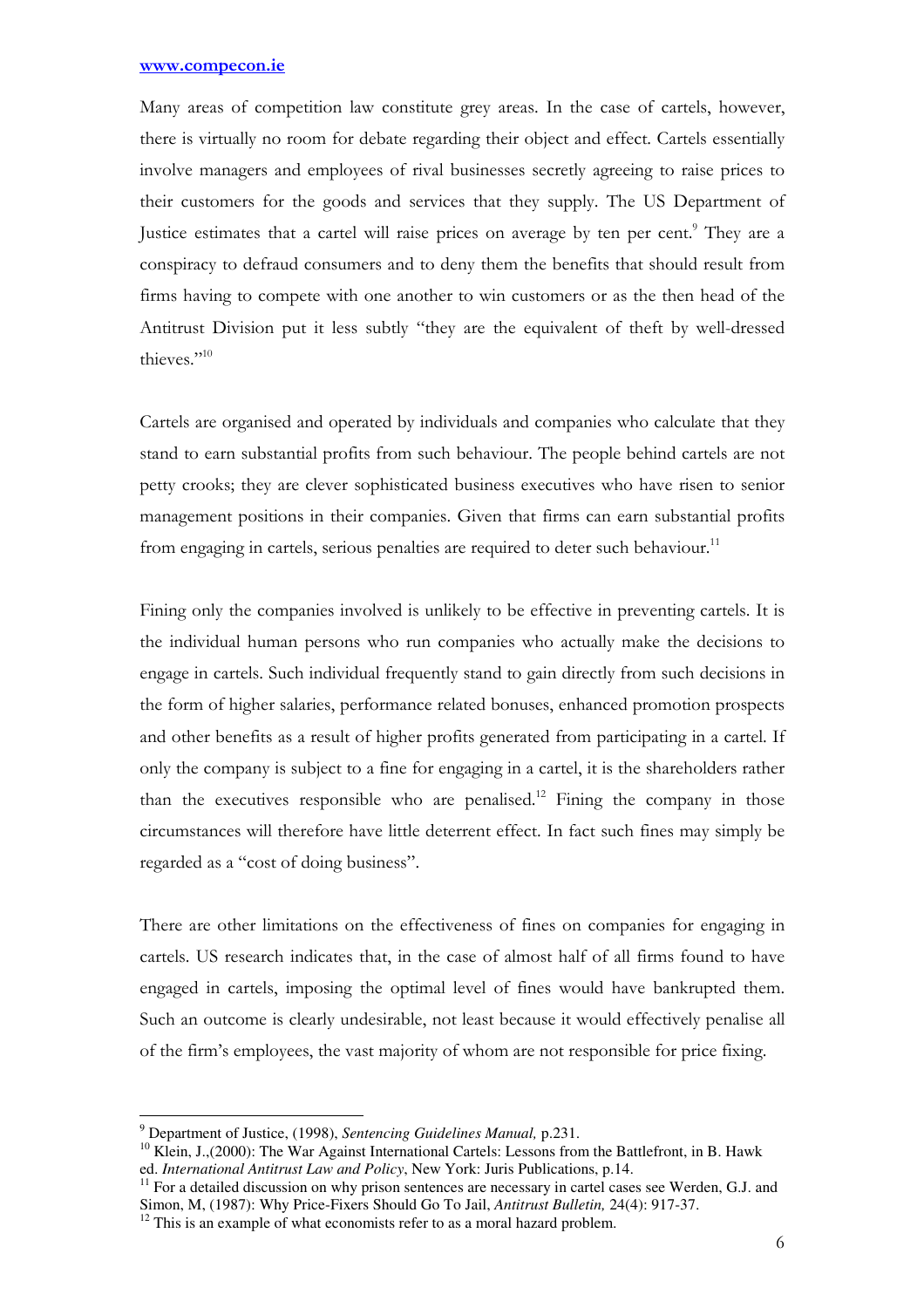Effective deterrence of cartels requires that the individuals within a company responsible for the decision to participate in a cartel must face penalties. Fines for such individuals are one option. The obvious difficulty with fines is that the individual's employer may reimburse them, thus negating the deterrent effect. In New Zealand consideration has been give to the idea of making it illegal for firms to reimburse employees fined for competition law breaches.<sup>13</sup> This in turn raises the question of how such measures can be enforced. In contrast, however, individuals cannot pass a prison sentence on to their company.

There are other reasons for believing that imprisonment is likely to provide a strong deterrent to cartel behaviour. Unlike many violent crimes, participation in a cartel is not the result of a moment's passion or transient rage. Unlike many criminal actions undertaken in the heat of the moment, those contemplating participating in a cartel are far more likely to weigh the benefits from such participation against the consequences of getting caught and, therefore, take the threat of imprisonment into account. In addition, imprisonment may be a particularly strong deterrent for white collar individuals. The DTI reported that 83% of UK competition law experts favoured the introduction of criminal penalties for cartels.<sup>14</sup>

Until the mid 1970s, price fixing was classed as a misdemeanour in the US. Over the past decade, the Department of Justice has successfully prosecuted an average of thirty five people a year. The Department's cartel immunity programme has resulted in many firms coming forward, admitting their participation in cartels and providing evidence against their co-conspirators. In recent years, roughly fifty percent of immunity applications received under the programme, involved cartels that were previously unknown to the authorities, suggesting that increased prosecutions of individual executives for participating in cartels are having a deterrent effect.

Of course if one accepts the argument that jail sentences for executives are necessary to deter cartel behaviour, then the lack of such penalties both at EU level and in many Member States suggests that EU competition law is unlikely to be wholly effective in deterring such behaviour. Undoubtedly that constitutes a serious problem. Joshua identified the lack of criminal sanctions as a serious weakness of EU competition law.<sup>15</sup> Obviously an EU criminal code is some way away and it is unrealistic to expect that such

l

<sup>13</sup> Department of Trade and Industry, (2001): *A World Class Competition Regime,* London: HMSO.

 $^{14}$  *Ibid.* 

<sup>15</sup> Joshua, J. (2001): Flawed Thinking About Price Fixers, *Financial Times,* 2.8.2001.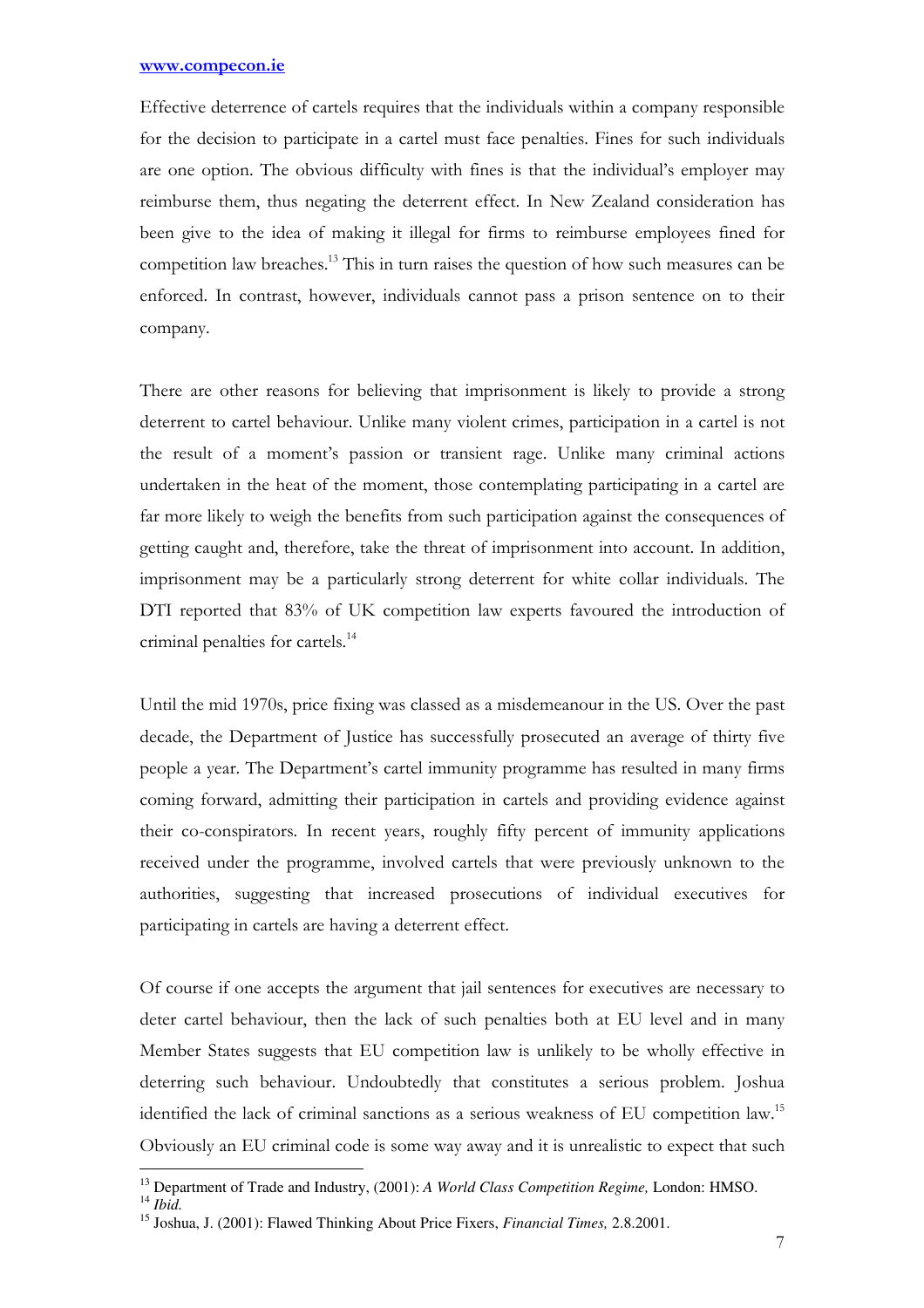provisions would be put in place to deal with cartels. Regulation/ $1/2003$  by providing for the decentralised application of EU competition law and allowing Member States to apply it using their existing national law procedures means that individual Member States may impose such sanctions. Of course having criminal sanctions in only some Member States inevitably limits the deterrent effect of such sanctions. A potentially more fundamental problem is that the Commission is likely to want to grab the biggest cases for itself and prevent those Member States that wish to from imposing criminal sanctions. As Joshua warned:

"The perverse result in Britain [and Ireland] would be that double-glazing salesmen fixing prices in the local pub could go to jail, while the biggest pan-European cartels would at most risk administrative fines on companies. Clear, justice would fall into disrepute quickly if the smallest cases were the ones receiving the stiffest penalties."<sup>16</sup>

## Civil Fines Not the Answer.

The Irish Competition Authority has sought powers to impose fines on parties for breaches of Articles 81 and 82.<sup>17</sup> Such calls have been rejected by the Government. As already argued fining companies will not deter cartel behaviour. There are, however, strong grounds for not giving the Authority power to impose fines in non-cartel cases. From an economics perspective, penalties in the form of fines are inappropriate in such cases, regardless of whether such fines are civil or criminal. Second there are fundamental problems with having the same agency acting as judge, jury and prosecutor; although this is the regime which operates both at EU level and in other Member States.

Non-price vertical restraints, such as exclusive distribution agreements, cannot automatically be described as either pro or anti-competitive, and a detailed analysis based on the individual market circumstances in each case is required. Similarly, it is widely recognised that there is frequently a fine line between aggressive competition and abuse of dominance. As there is no consensus as to what does and does not constitute anticompetitive behaviour in such cases, penalties would appear to be inappropriate. Where investigations show such practices are anti-competitive, requiring firms to discontinue such behaviour would appear to be an appropriate remedy. Penalties may be appropriate where a firm subsequently breaches such an order.

l <sup>16</sup> *Ibid.* 

 $17$  If it could be shown that there was a requirement under EU law to have a system of civil fines then this would override the Constitutional prohibition on such fines.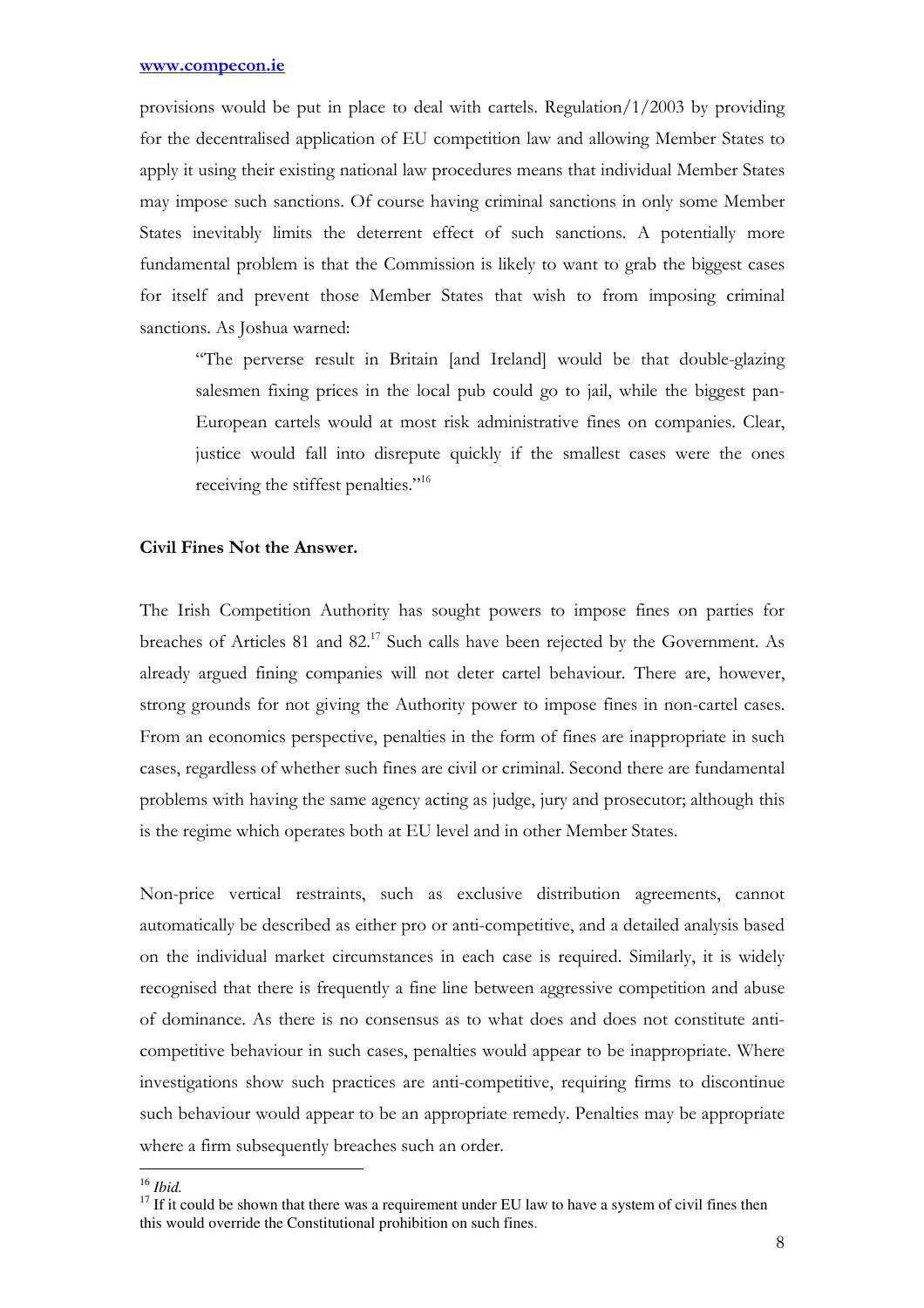$\overline{a}$ 

Even where there is a high degree of unanimity that behaviour may be harmful, it is not clear that fines constitute an effective deterrent. Take predatory pricing as an example. A firm engaging in predatory pricing is prepared to incur substantial short-term losses in order to eliminate a rival. It seems unlikely that the prospect of the additional cost of a possible fine would deter it from engaging in such behaviour. Most economic models of successful predation involve firms that are engaged in various different markets so that successful predation in one market allows to firm to earn excess profits not only in that market but in others as well, i.e. – it depends on building a successful reputation as a predator. Is it really likely that potential entrants, having seen a dominant firm eliminate a would-be entrant in one market through a predatory strategy, would be encouraged to try their luck by the imposition of a fine on a predator? It would still be in the dominant firm's interest to establish a reputation for predation even at the risk of a fine. That is not to suggest that criminal sanctions are appropriate in such circumstances. The fact that such behaviour is so difficult to identify with certainty means they would be inappropriate as they would inevitably involve a high risk of false findings of guilt.

Scherer and Ross point out that penalising firms for abuse of dominance rather than tackling the dominant position itself requires continuous monitoring of dominant firms' behaviour, if it is to be anything other than an occasional "lightening bolt,". They argue that:

"It is better…to take once and (one hopes) for all whatever structural actions are needed to restore effective competition and then stand back and let market processes do their job."<sup>18</sup>

 $Massey<sup>19</sup>$  argued that Article 82 should be adjusted to allow for structural adjustment where appropriate, and Regulation 1/03 gives the Commission power to impose such a remedy. Many commentators have observed that the massive fine imposed on Microsoft by the Commission is relatively insignificant, given that company's massive financial resources. Rather it is the potential for the obligations which the Commission is seeking to impose on Microsoft to allow for effective competition that is the real penalty.

<sup>18</sup> Scherer, F.M. and Ross, D., (1990): *Industrial Market Structure and Economic Performance,* New York: Houghton-Mifflin, 3rd edition, p.486.

<sup>&</sup>lt;sup>19</sup> Massey, P., (1996): Reform of EC Competition Law: Substance, Procedures and Institutions in B. Hawk (ed.), *International Antitrust Law and Policy,* New York: Juris Publications, reproduced in B. Hawk (ed). (2002), *Reform of EU Competition Law,* New York: Juris Publications.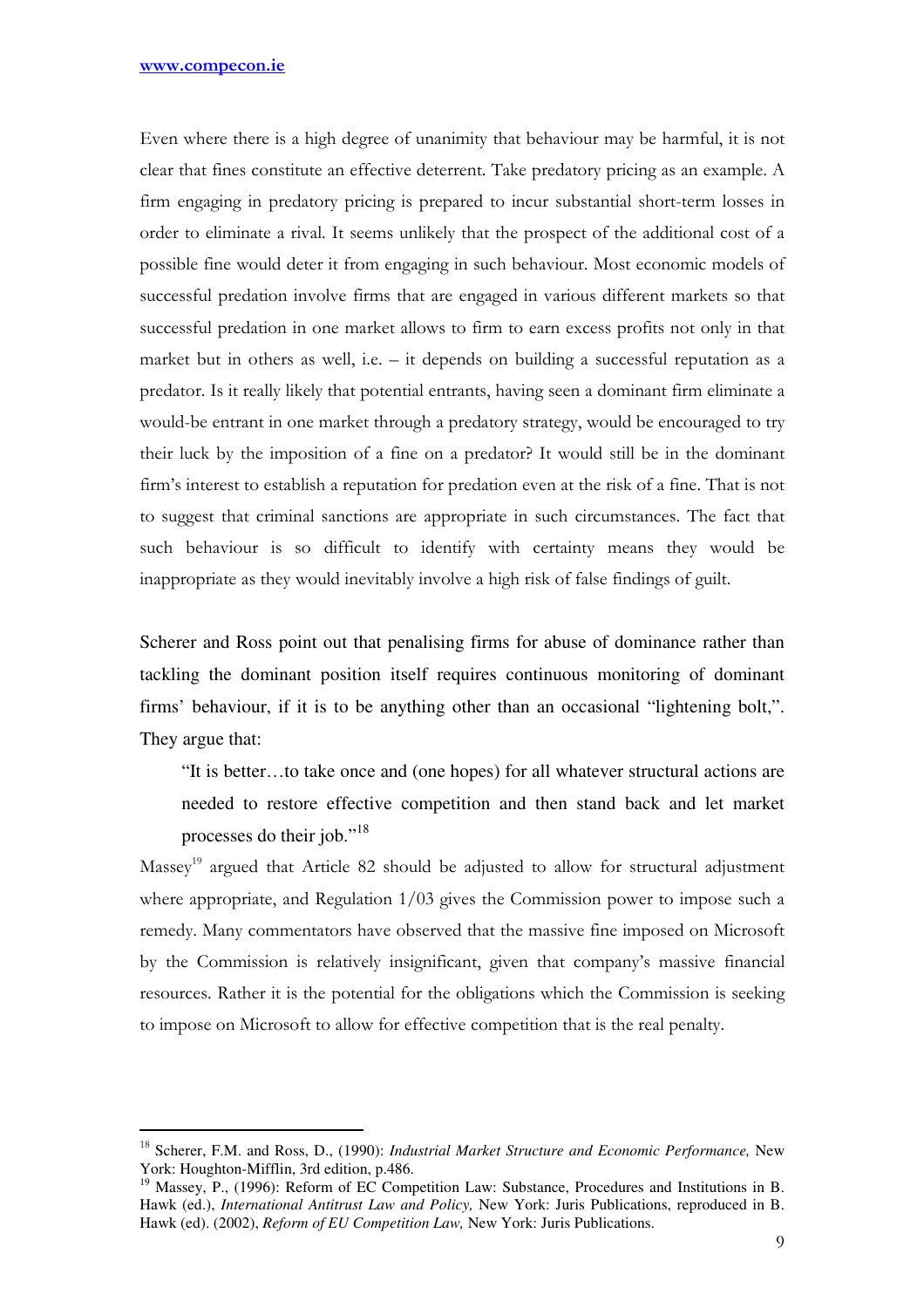If fines have a deterrent effect, as their proponents would suggest, then, when the dividing line between what is and what is not harmful is unclear, there is a significant likelihood that firms will play safe and avoid competing too aggressively for fear of overstepping that line. In other words they will not only discourage anti-competitive behaviour, but they will also deter firms from competing, which is obviously the opposite of what is intended. Even if it does not actually discourage competitive behaviour, the threat of fines may significantly increase compliance costs for business seeking to ensure that they do not inadvertently step over the line.

In the United States, criminal sanctions only apply to "hard-core" cartel behaviour. Rule of reason matters including monopolisation cases, which are the US equivalent of abuse of dominance, are dealt with by civil actions which do not involve penalties.

In Ireland's case, a system of civil fines for some offences and criminal penalties for cartel offences would provide poor incentives for the Competition Authority. In setting enforcement priorities the Authority would face a choice between pursuing serious infringements with a very high burden of proof and less serious infringements with a lower burden of proof. Faced with such choices, an agency wishing to be seen to be doing something is likely to channel resources into less serious cases because they have a higher chance of success. Over time this would create a perception that civil penalties were "working," while criminal ones were not. Pressure to substitute civil for criminal penalties for "hard core" offences would grow, although, as previously argued fining companies is unlikely to deter them from engaging in cartels.

There would appear to be more fundamental grounds for questioning a regime where the same agency investigates, decides and imposes sanctions for breaches of competition law as is the case both at EU level and in most Member States. Inevitably this raises the possibility of wrongful findings of anti-competitive behaviour (false positives). It is extremely difficult for someone closely involved in a matter to view the facts with a dispassionate eye. This is the rationale behind the common law principle that one should not act as prosecutor and as judge and jury. Although, from a common law perspective this appears unfair, the ECJ has rejected the suggestion that this approach is contrary to the rules of natural justice. $20$ 

 $\overline{a}$ <sup>20</sup> Cases 100/80 etc *Musique Diffusion Francaise SA v. Commission* [1983] ECR 1825.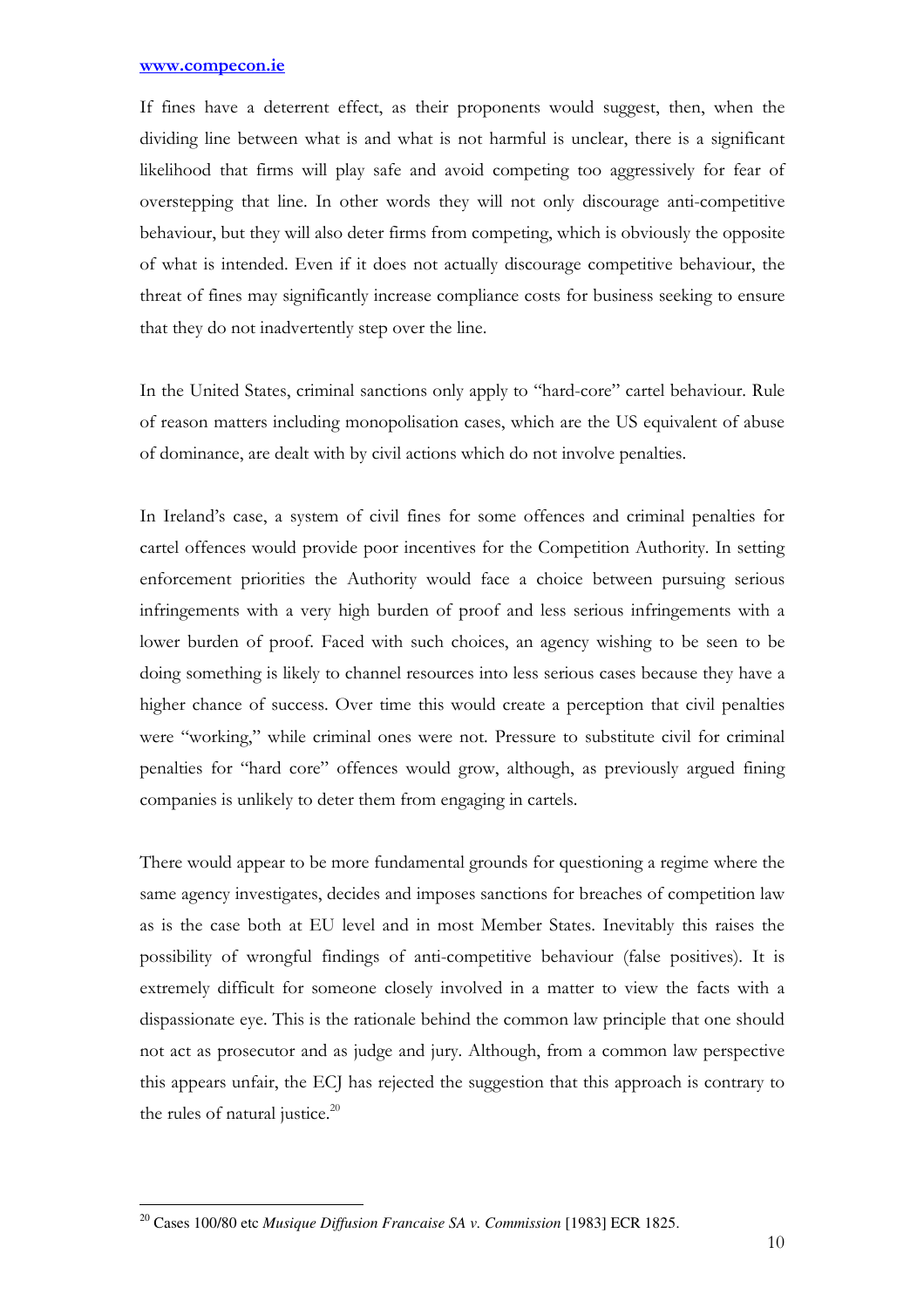The European Commission has, on a number of occasions, made wrongful findings of anti-competitive behaviour. In *Wood Pulp*,<sup>21</sup> for example, the Court of First instance rejected the Commission's findings on the grounds that there was insufficient evidence to prove collusion. Similarly, in Airtours the Court found that the economic evidence simply did not support the Commission's decision that the merger would be anticompetitive.<sup>22</sup> In the UK, where the OFT has power to impose fines, the Competition Appeals Tribunal found fault with the OFT's decisions in three of the first five appeal cases referred to it.<sup>23</sup> Kolasky has pointed out that, in the US, the FCC, which unlike the antitrust agencies can block mergers without having to go to court, had adopted a lesser standard of proof than would be required by a court.<sup>24</sup> Similarly Kovacic has argued that the Commission has blocked mergers on occasion on the basis of evidence that would be thrown out by a US court.<sup>25</sup> Kobayahsi has shown that the standard and burden of proof required influence the frequency of false positive and false negative errors.<sup>26</sup> This suggests that what is required is a more fundamental reform along the lines suggested by Montag who proposed that responsibility for initial decisions in infringement cases be transferred from the Commission to the Court of First Instance.<sup>27</sup>

# Enforcement Must be Credible

Although Ireland has had criminal penalties for breaches of competition law since 1996, the results to date have been extremely poor. Since mid 1996 the Authority has brought a handful of civil actions where it secured undertakings from parties to discontinue certain behaviour. There have been two successful summary prosecutions. Files have been sent to the DPP in four cases but there has not been a successful prosecution on indictment to date. Such results must be set against the fact that the Authority has repeatedly stated that the pursuit of cartels is its top priority.

 $\overline{a}$ 

<sup>21</sup> *Ahlstrom v. Commission, (Wood Pulp),* [1988] ECR 5193.

<sup>22</sup> AirTours/ First Choice v. Commission (T-342/99) [2002] 5 CMLR 25.

<sup>23</sup> *Global Competition Review,* 15.8.2003.

<sup>&</sup>lt;sup>24</sup> Kolasky, W.J., (2001): The FCC's Review of the Bell Atlantic/NYNEX and SBC/Ameritech Mergers: Regulatory Overreach in the Name of Promoting Competition, *Antitrust Law Journal,* 68(3): 771-803.

<sup>&</sup>lt;sup>25</sup> Kovacic, W.E., (2001): Transatlantic Turbulence: The Boeing-McDonnell Douglas Merger and International Competition Policy, *Antitrust Law Journal,* 68(3): 805-73.

<sup>26</sup> Kobayashi, B.H., (1997): Game Theory and Antitrust: A Post-Mortem, *George Mason Law Review,*  5.

 $^{27}$  Montag, F., (1998): Problems and Possible Solutions from a Practitioner's Point of View, in B. Hawk ed. *International Antitrust Law and Policy*, New York: Juris Publications.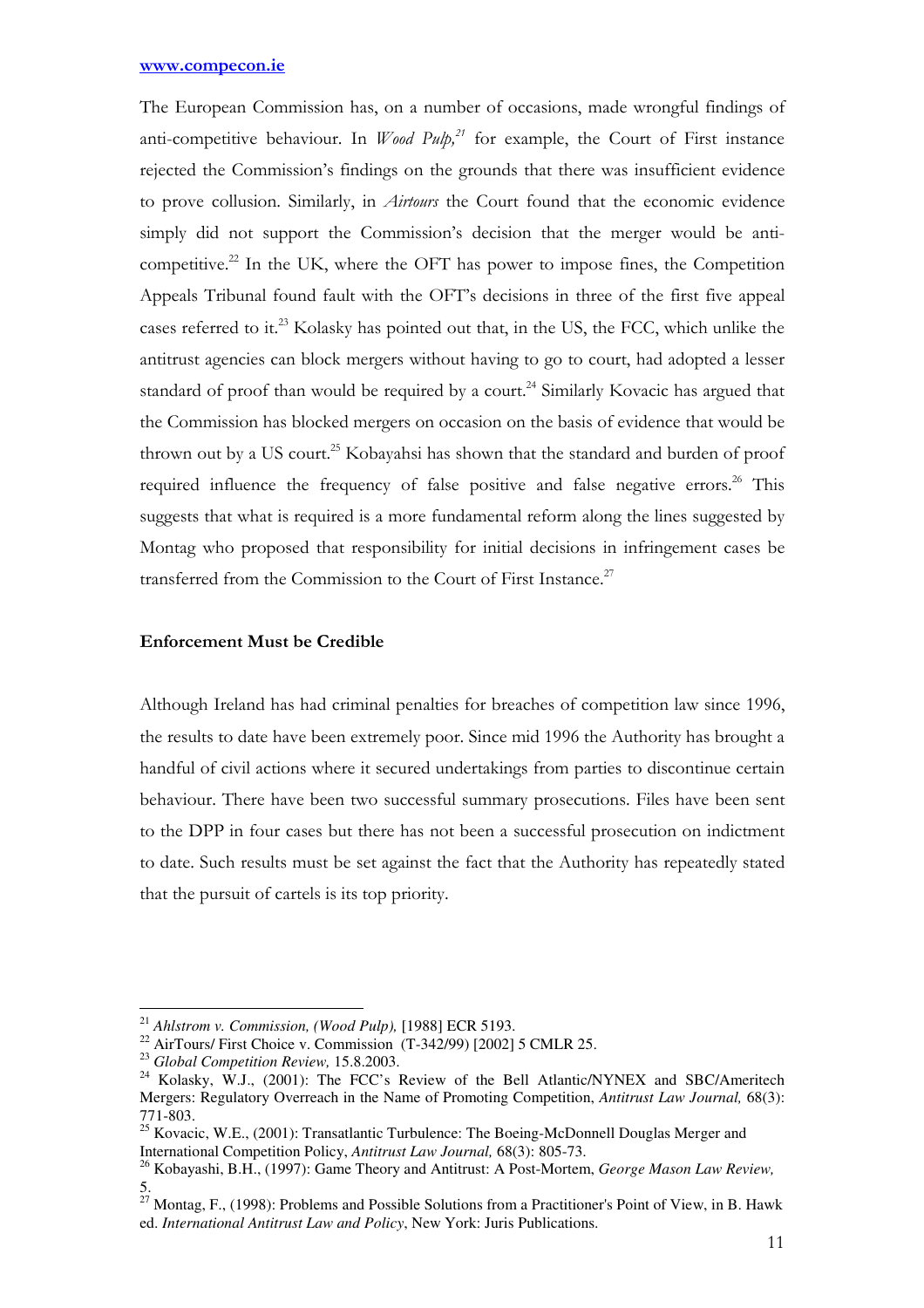Until recently the Authority could argue that the poor outcome was due, in large part, to weaknesses in the legislation combined with a lack of resources. The 1996 Act, which first introduced criminal penalties, for example, only permitted the Authority to copy documents located in the course of searches, while the "best evidence" rule normally requires original documents.<sup>28</sup> Similarly the lack of powers to question individuals under the former legislation proved to be another major obstacle to the successful conduct of investigations. In one case where a file was referred to the DPP, the Gardai (police) were requested to carry out a further investigation but they reported that they received "virtually zero cooperation" from the individuals that they interviewed. Many of these difficulties have been addressed by the 2002 Act, although some weaknesses remain, a point which I will return to below.

The Authority's resource problems reached such a crisis level in 2000 that its Annual Report for that year described it as "barely operational".<sup>29</sup> A subsequent memo written by the Authority Chairman in March 2002 indicated that because of resource constraints, files recommending criminal prosecutions in cartel cases had lain dormant in the Authority for more than a year.<sup>30</sup> Not surprisingly no successful prosecutions were brought on foot of those investigations.

Although many of the legislative and resource problems have been addressed, the indications to date do not suggest that a dramatic upsurge in enforcement activity is likely. In one case, books of evidence were prepared and charges drafted at the direction of the DPP<sup>31</sup> but, almost two years later, no prosecution has been brought and, in a recent reply to a parliamentary question, the Tanaiste indicated that a criminal prosecution was no longer being pursued.<sup>32</sup> The Authority's Annual Report for 2003 states that in a full year it expects to produce:

- $\triangleright$  One full cartel investigation leading to enforcement proceedings; and
- $\triangleright$  A handful of civil actions.

This is in spite of an increase in staff of 85%, the assignment of two Garda Detective Sergeants to the Authority to assist in cartel investigations and the fact that additional

 $\overline{a}$ 

<sup>&</sup>lt;sup>28</sup> Competition (Amendment) Act, 1996.

<sup>&</sup>lt;sup>29</sup> *Competition Authority Annual Report 2000*. In February 2000 the author requested the Tanaiste (Deputy Prime Minister) to assign responsibility for the Authority's enforcement functions to another member of the Authority on the grounds of inadequate resources. In April 2000 the Authority had a total of only 14 members and staff.

<sup>30</sup> Massey, P. and Daly, D., (2003): *Competition and Regulation in Ireland The Law and Economics,*  Cork: Oak Tree Press.

<sup>31</sup> *Ibid.* 

 $32\,6.4.2004$ .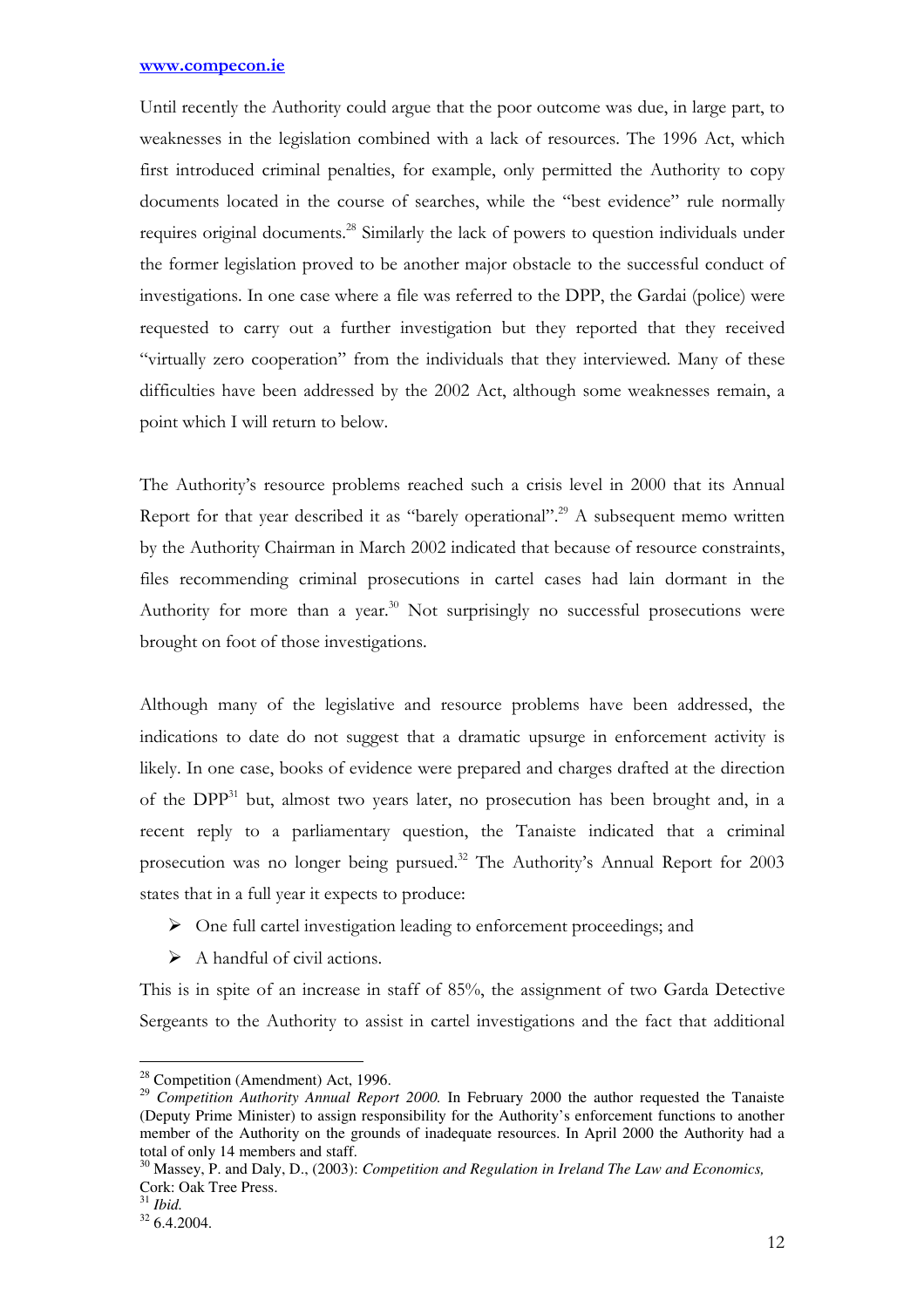Garda have been made available for participation in searches. The Report also indicates that 85% of complaints received by the Authority were closed without any further investigation.

It must be recognised that tough penalties, such as those contained in the 2002 Act, by themselves, will not deter anti-competitive behaviour, if people believe that there is little likelihood of being caught. The prospect of the Authority bringing one cartel case per year suggests that the likelihood of getting caught for engaging in such behaviour is extremely remote to say the least. Far too much of the Authority's efforts have been channelled into undertaking sectoral studies rather than enforcement, which is obviously a great comfort to those engaged in cartels. In enforcement terms its time that the Authority got off the ditch and started delivering results on the pitch.

# Problems with the 2002 Act.

The 2002 Act addressed many of the shortcomings that were contained in the Competition (Amendment) Act, 1996. It has strengthened the Authority's search powers, in particular enabling it to seize original documents. Increasing the penalties for individual executives in cartel cases indicates recognition that such practices cause serious harm to the community at large. It also means that individuals accused of engaging in such behaviour can be detained and questioned by the police for up to 12 hours. Nevertheless some problems remain.

The presumption in section 6(2) of the Competition Act, 2002, that 'hard-core' activities have the object of preventing, restricting or distorting competition represents a partial move towards the US position where 'hard-core' cartel activities are regarded as illegal per se. Under US law, the prosecution need only prove the existence of a cartel agreement and the defence is precluded from trying to show that such conduct was justified. The position was summarised by the US Supreme Court in Northern Pacific.

"[T]here are certain agreements or practices which because of their pernicious effect on competition and lack of any redeeming virtue are conclusively presumed to be unreasonable and therefore illegal without elaborate inquiry as to the precise harm they have caused or the business excuse for their use."33

 $\overline{a}$ <sup>33</sup> *Northern Pacific Railroad Co. v. US,* 356 US 1 (1958), 5.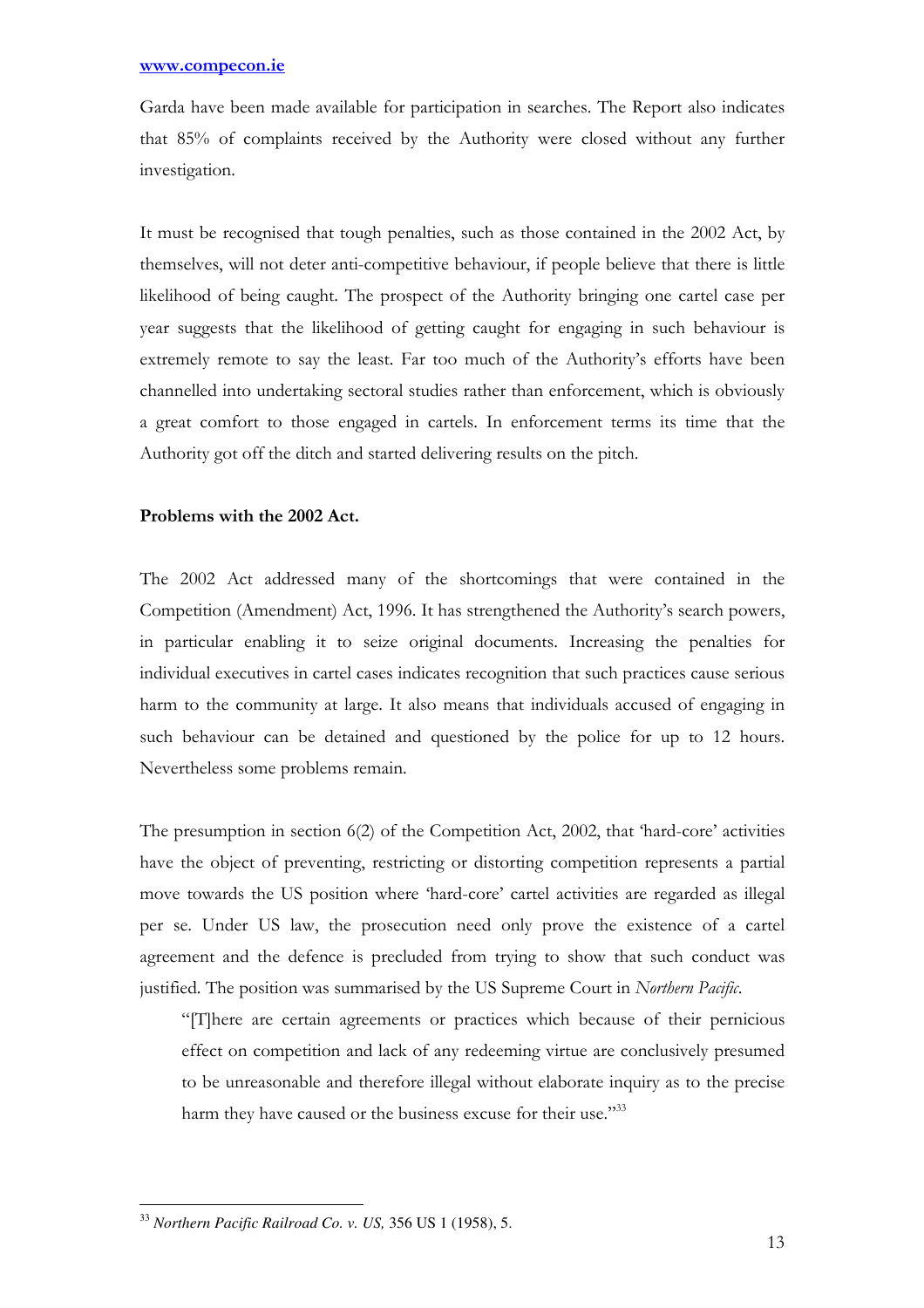$\overline{a}$ 

This approach minimises the costs of enforcement and maximises deterrence, while the risk of errors can be reduced by limiting the rule to behaviour that is clearly harmful.<sup>34</sup> The Hilmer Report advanced similar arguments in favour of the retention of Australia's per se prohibition on price fixing.

"The current per se prohibition of price fixing is warranted on the basis that the occurrence of efficiency-enhancing price fixing agreements is rare, that the benefits of identifying and permitting efficiency enhancing price fixing agreements in a court setting are outweighed by the enforcement and judicial costs of a competition test and the benefit from the certainty induced by such clear rules."<sup>35</sup>

The Irish legislation stops short of making cartels illegal *per se*. Section 6(3) of the Irish Act, however, provides that a defendant can claim that an agreement, which is contrary to Article 81(1) (or Section 4(1)), satisfies the four conditions contained in Article 81(3). The effect of section 6(3) is that juries may be required to assess complex economic arguments and will, at the very least, greatly increase the length and complexity of cartel cases.

The fact that Article 81 applies a bifurcated test and the exemption requirements are part of the Treaty pose obvious difficulties in this regard. The CFI has stated that, as a matter of law, there are no anti-competitive agreements which could not be eligible for exemption.<sup>36</sup> In spite of this, the then head of DG Competition, argued that so-called "hard core" restrictions such as price fixing could not satisfy the requirements for exemption so that "although Community law does not formally work with per se prohibitions in respect of which no defence can be raised, there is no practical difference." <sup>37</sup> As Joshua observed, Article 81 "is ill-suited to form the basis of a criminal charge".<sup>38</sup>

<sup>34</sup> On this point see Denis, P.T., (1991): Focusing on the Characteristics of *Per Se* Unlawful Horizontal Restrants, *Antitrust Bulletin,* 36(3): 641-50 and Wood, W.C. (1993): Costs and Benefits of *Per Se* Rules in Antitrust Enforcement, *Antitrust Bulletin,* 38(4): 887-902.

<sup>35</sup> Hilmer, F.G., (1993): *National Competition Policy: Report by the Independent Committee of Inquiry,*  Canberra: Australian Government Publishing Service.

<sup>36</sup> Case T-17/93 *Matra Hachette v. Commission* [1994] ECR II-595, para 85.

<sup>&</sup>lt;sup>37</sup>Schaub, A., (2001): Continued Focus on Reform: Recent Developments in EC Competition Policy in B. Hawk (ed.) *International Antitrust Law and Policy,* New York: Juris Publications, p.76. On the other hand Wils (2001) argued that on one reading "Article 81(3) is nothing but a codified form of the American rule of reason." W. Wils, (2001): The Modernisation of the Enforcement of Articles 81 and 82 EC: A Legal and Economic Analysis of the Commission's Proposal for a New Council Regulation Replacing Regulation No.17, in B. Hawk (ed.) *International Antitrust Law and Policy,* New York: Juris Publications.

<sup>38</sup> Joshua, J. (2001): Flawed Thinking About Price Fixers, *Financial Times,* 2.8.2001.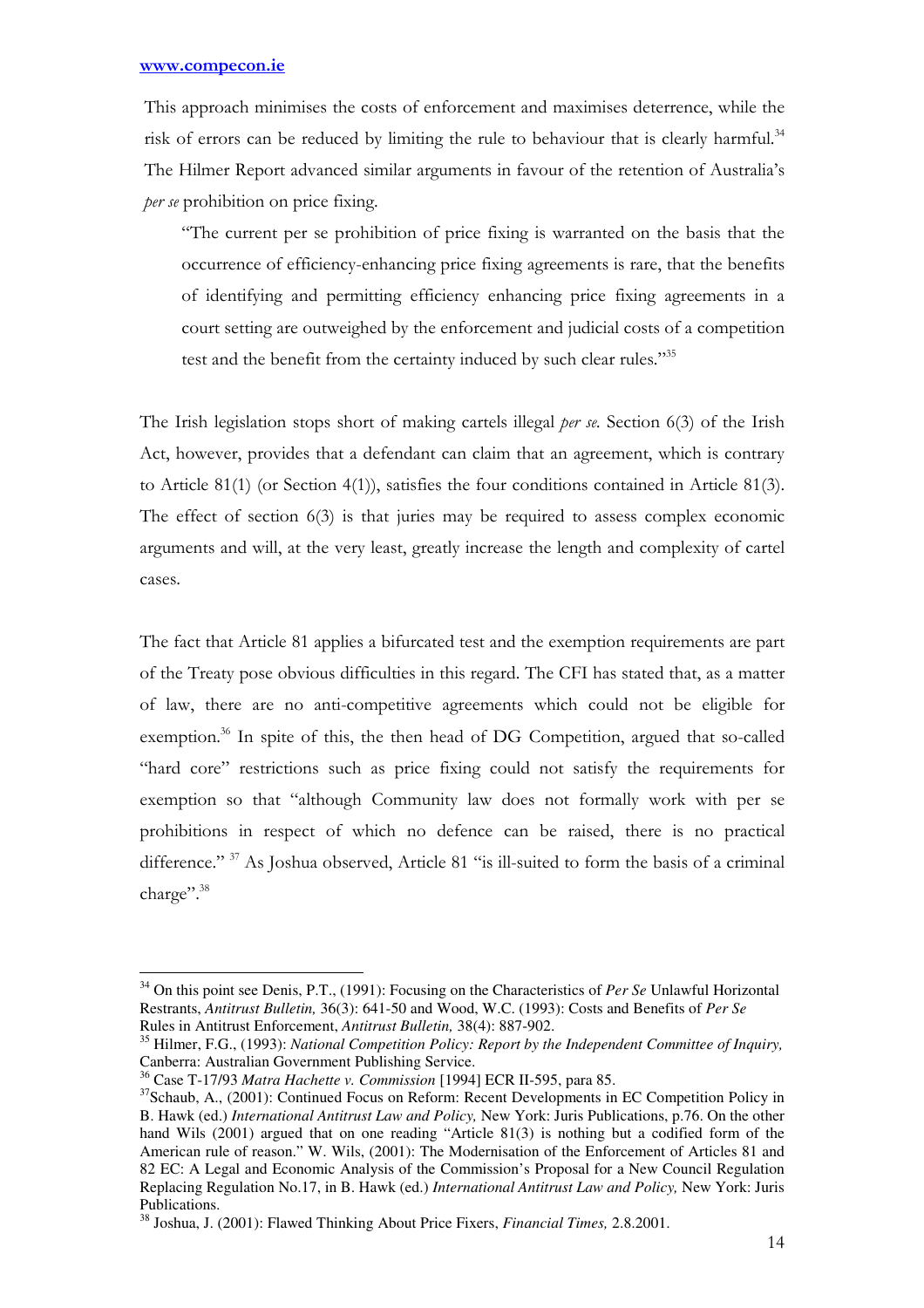Before the 2002 Act was passed, the Authority Chairman criticised the failure to include a good definition of hard core cartel offences in the legislation.<sup>39</sup> The Authority originally argued that section 6(3) should not apply to the "hard core" category of arrangements. Section 179 of the UK Enterprise Act 2002 creates a specific cartel offence. This provision was included to avoid the need to have complex economic evidence presented to juries<sup>40</sup> and it would appear provide a way around the difficulty that the EU Treaty. The Competition Authority subsequently proposed including a similar provision in the Irish Act but the Department advised the Minister against this on the basis that: "The UK system is different."<sup>41</sup> The failure to introduce a specific offence along the lines provided for in Section 179 of the Enterprise Act, 2002, constitutes a serious weakness in the Irish legislation.

## **Conclusions**

Historically EU competition law has been overly bureaucratic with far too much of the Commission's resources being absorbed in dealing with notifications while serious infringements such as cartels, have gone undetected. Regulation 1/2003 should increase the effectiveness of EU Competition Law by increasing the resources available to pursue serious anti-competitive behaviour and eliminating the need to deal with innocuous behaviour. Nevertheless, the absence of criminal penalties in the form of prison sentences for individual executives responsible for engaging in cartels remains a serious weakness in EU competition law. It is important, therefore, that the Commission does not prevent those Member States that wish to do so from imposing such sanctions, particularly in the most serious cases, in order to maximise deterrence.

Longer term, however, deterring cartels requires a fundamental reform along the lines proposed by Joshua involving the establishment of a single European Cartel Authority with the power to investigate and prosecute serious hard-core cartels before an independent court.<sup>42</sup> In this regard the failure to seriously debate such a measure represents something of a missed opportunity. As Stelzer observed:

 $\overline{a}$ 

<sup>39</sup> *Competition*, 11(1) 9.

<sup>40</sup> Department of Trade and Industry, (2001): *A World Class Competition Regime,* London: HMSO.

<sup>&</sup>lt;sup>41</sup> Department of Enterprise, Trade and Employment, Memorandum to Tanaiste Re: Amendments to Competition Bill, 2001, 11 February 2002.

<sup>42</sup> Joshua, J. (2001): Flawed Thinking About Price Fixers, *Financial Times,* 2.8.2001.